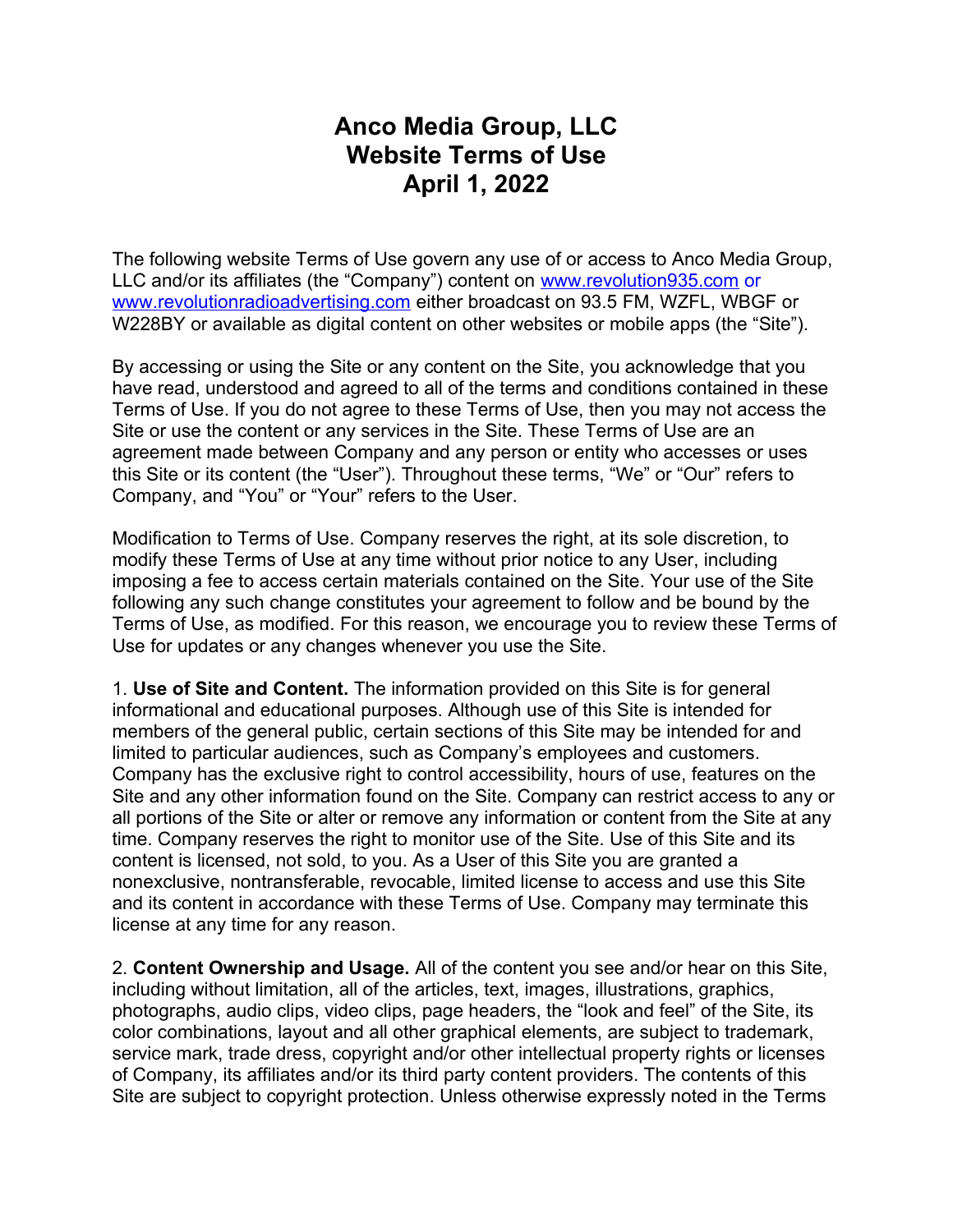of Use, nothing that you read or see on the Site or other Site content, or any of the source code or HTML code that Company uses to generate the Site, may be copied, reproduced, modified, distributed, transmitted, republished, uploaded, posted, displayed, "framed" on another site or performed for commercial use, except with the prior written consent of Company. Notwithstanding the foregoing, User may make one (1) electronic or paper copy of the content displayed on the Site for personal, noncommercial use only. You may not distribute (including via e-mail or the Internet) or otherwise make available copies to others, whether or not for payment or other consideration, except with Company's prior written permission or to the extent expressly authorized on this Site. User must retain all copyright and other proprietary notices on any authorized reproductions of any portion of the Site. Any third-party marks and content appearing on the Site are the property of their respective owners. You are not permitted to use any of these third-party marks or content without permission of the respective owner.

3. **Privacy Policy.** Company respects the privacy of the Users of this Site. The following Privacy Policy explains the User's rights and responsibilities with respect to information that is disclosed on this Site.

- a) We or our service providers may collect Personal Information (information that can be used to identify you as an individual) such as your name, email, telephone number, home address, demographic information (such as zip code, age), location information, or payment information (such as account or credit card number). The types of Personal Information collected may vary depending on your use of the features of the Platforms. For example, your credit card number and other payment related information may be collected in connection with your purchase of products and/or services through the Platforms. We post customer testimonials/video testimonials on our Platforms which may contain personally identifiable information. If we want to post a customer's name along with their testimonial, we obtain the customer's consent via email prior to posting the testimonial.
- b) Whenever you visit or interact with the Platforms, we, as well as any third-party advertisers and/or service providers, may use a variety of technologies that automatically or passively collect information about how the Platforms are accessed and used ("Usage Information"). Usage Information may include browser type, device type, operating system, application version, the page served, the time, the preceding page views, and your use of features or applications on the Platforms, such as song history, interaction with friends and group activities. This information helps us keep our Platforms fresh and interesting to our visitors and allows us to tailor content to a visitor's interests. Device Identifier We or our service providers automatically collect your IP address or other unique identifier ("Device Identifier") for the Device (computer, mobile phone, tablet or other device) you use to access the Platforms. A Device Identifier is a number that is assigned to your Device when you access a website or its servers, and our computers identify your Device by its Device Identifier. We may use a Device Identifier to, among other things, administer the Platforms, help diagnose problems with our servers, analyze trends, track users'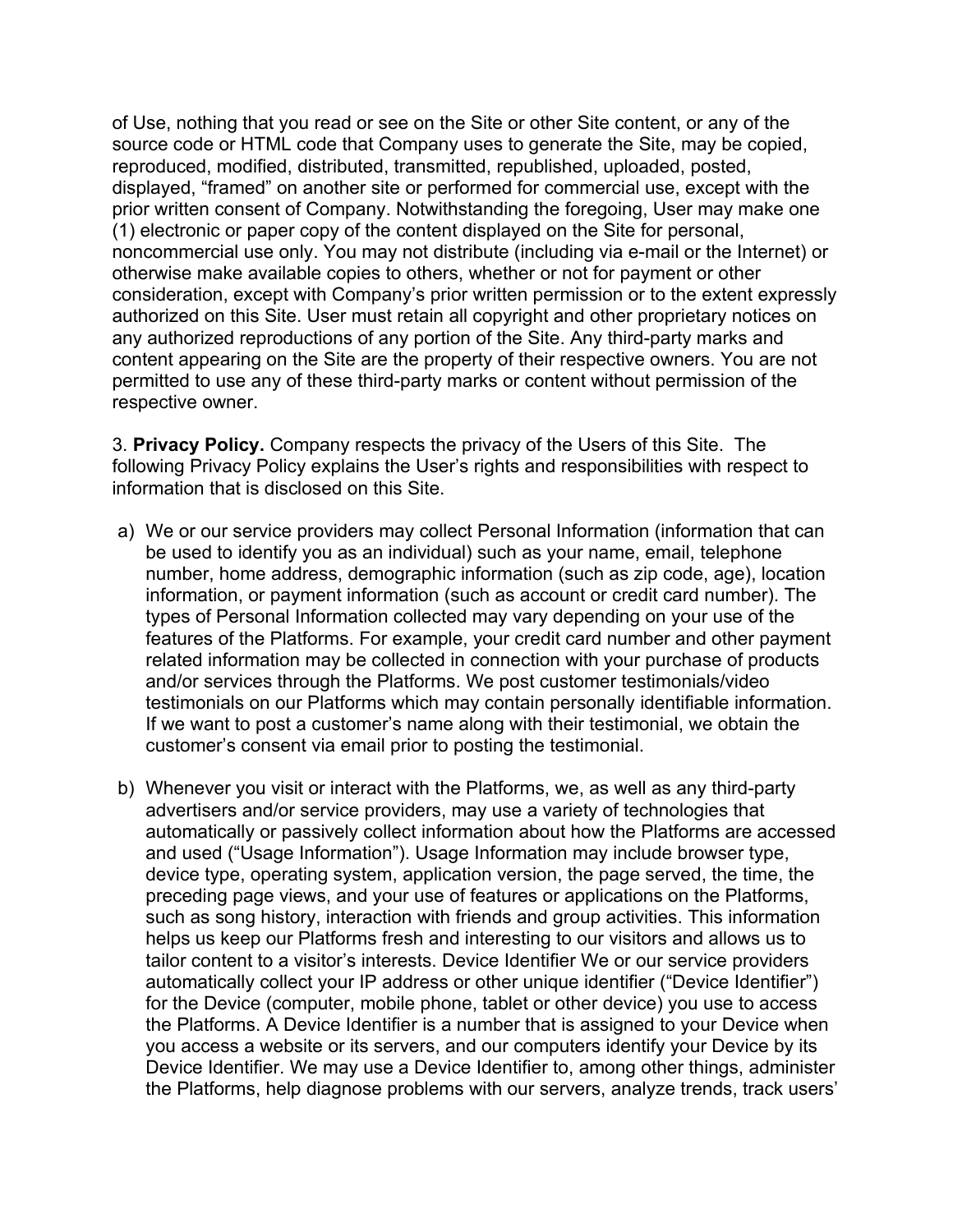web page movements, help identify you and your shopping cart, and gather broad demographic information for aggregate use.

- c) The technologies used on the Platforms to collect Usage Information, including Device Identifiers, include but are not limited to: cookies (data files placed on a Device when it is used to visit the Platforms), mobile analytics software and pixel tags (transparent graphic image, sometimes called a web beacon or tracking beacon, placed on a web page or in an email, which indicates that a page or email has been viewed). Cookies may also be used to associate you with social networking sites like Facebook and Twitter and, if you so choose, enable interaction between your activities on the Platforms and your activities on such social networking sites We, or our vendors and third party partners, may place cookies or similar files on your Device for security purposes, to facilitate site navigation and to personalize your experience while visiting our Platforms (such as allowing us to select which ads or offers are most likely to appeal to you, based on your interests, preferences, location, or demographic information), as well as for market research related purposes. A pixel tag may tell your browser to get content from another server. To learn how you may be able to reduce the number of cookies you receive from us, or delete cookies that have already been installed in your browser's cookie folder, please refer to your browser's help menu or other instructions related to your browser. If you do disable or opt out of receiving cookies, we will honor your request, however please be aware that some features and services on our Platforms may not work properly because we may not be able to recognize and associate you with your Company account(s). In addition, the offers we provide when you visit us may not be as relevant to you or tailored to your interests. You can also learn more about cookies by visiting www.allaboutcookies.org which includes additional useful information on cookies and how to block cookies using different types of browser. Additional details are provided in our Cookie Policy.
- d) We use the information we collect about and from you for a variety of business purposes such as to respond to your questions and requests; provide you with access to certain areas and features of the Platforms such as your favorite stations, your musical preferences, songs you have listened to, shared playlists and your interaction with other users; verify your identity; communicate with you about your account and activities on the Platforms and, in our discretion, changes to any Company policy; market research, Platform analytics and operations; tailor content, advertisements, and offers we serve you; improve the Platforms; comply with license obligations; and for purposes disclosed at the time you provide your Personal Information or otherwise with your consent. We may collect location-based information about you to provide you with radio stations in your area and to tailor advertisements and offers we serve to you. Under certain circumstances we may share location data with our third-party partners for market research and other data analytics related purposes.
- e) We may transfer and disclose your information to third parties to comply with a legal obligation; when we believe in good faith that the law or a governmental authority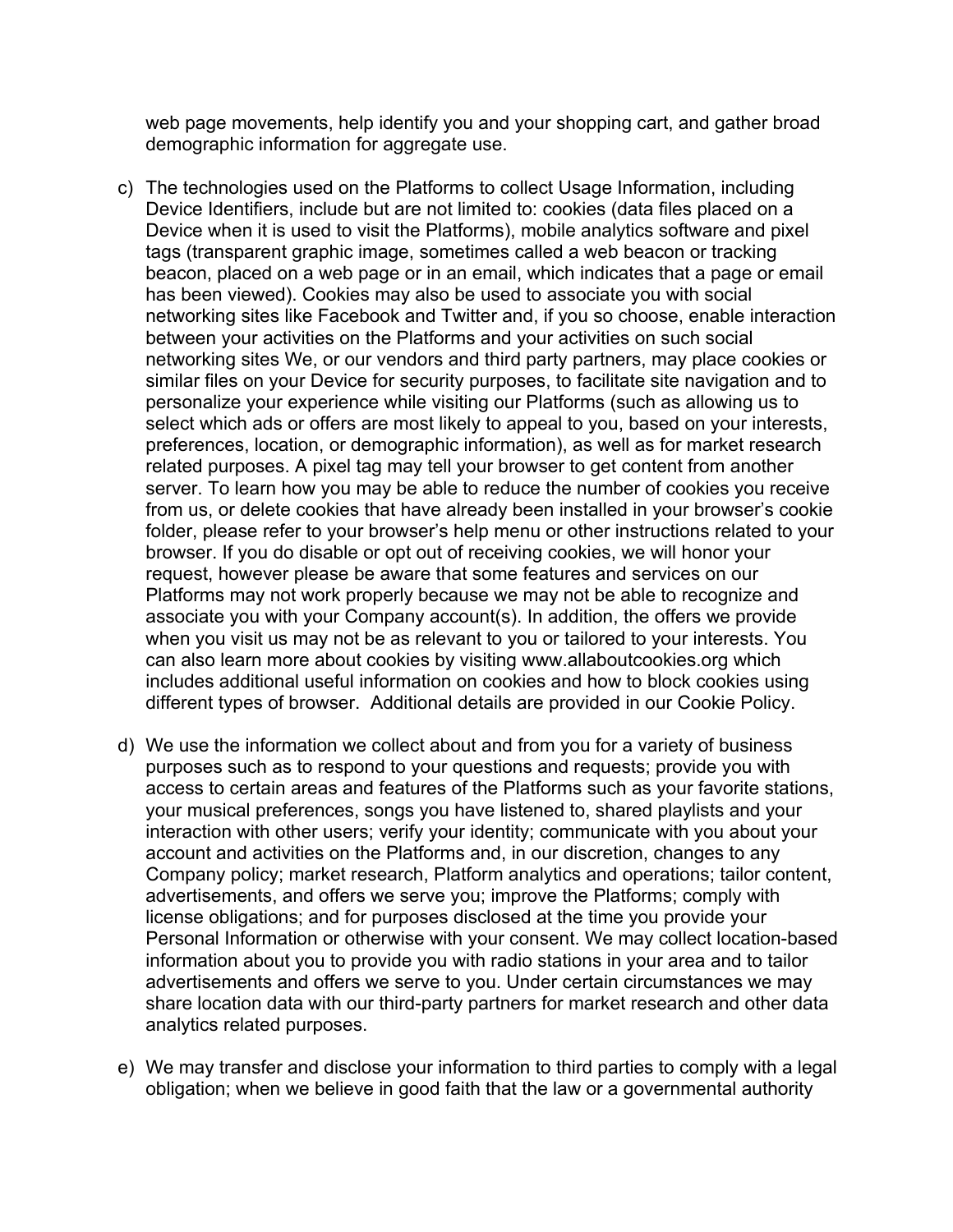requires it; to verify or enforce our Terms of Use or other applicable policies; to address fraud, security or technical issues; to respond to an emergency; or otherwise to protect our rights or property or security of third parties, visitors to our Platforms or the public.

- f) We do not knowingly collect, use or disclose personally identifiable information from anyone under 18 years of age. If we determine upon collection that a user is under this age, we will not use or maintain his/her Personal Information without the parent/guardian's consent. If we become aware that we have unknowingly collected personally identifiable information from a child under the age of 18, we will make reasonable efforts to delete such information from our records.
- g) We take information security seriously. HOWEVER, NO ELECTRONIC DATA TRANSMISSION OR STORAGE OF INFORMATION CAN BE GUARANTEED TO BE 100% SECURE. PLEASE NOTE THAT WE CANNOT ENSURE OR WARRANT THE SECURITY OF ANY INFORMATION YOU TRANSMIT TO US, AND YOU USE THE PLATFORMS AND PROVIDE US WITH YOUR INFORMATION AT YOUR OWN RISK.
- h) The Platforms may contain links to other sites that we do not own or operate. This includes links from advertisers, sponsors and/or partners that may use our logo(s) as part of a co-branding or co-marketing agreement. We do not control, recommend or endorse and are not responsible for these sites or their content, products, services or privacy policies or practices. These other sites may send their own cookies to your Device, they may independently collect data or solicit Personal Information and may or may not have their own published privacy policies. You should also independently assess the authenticity of any site which appears or claims that it is one of our Platforms (including those linked to through an email or social networking page). The Platforms may make available chat rooms, forums, message boards, and news groups. Remember that any information that you disclose in these areas becomes public information and is not subject to the provisions of this Privacy Notice.
- i) The Platforms are governed by and operated in, and in accordance with the laws of, the United States, and are intended for the enjoyment of residents of the United States. Company makes no representation that the Platforms are governed by or operated in accordance with the laws of any other nation. Given that we are an international business, our use of your information necessarily involves the transmission of data on an international basis. If you are located in the European Union, Canada or elsewhere outside of the United States, please be aware that information we collect may be transferred to and processed in the United States. By using the Platforms, or providing us with any information, you (a) acknowledge that the Platforms are subject to the laws of the United States, (b) consent to the collection, processing, maintenance and transfer of such information in and to the United States and other applicable territories in which the privacy laws may not be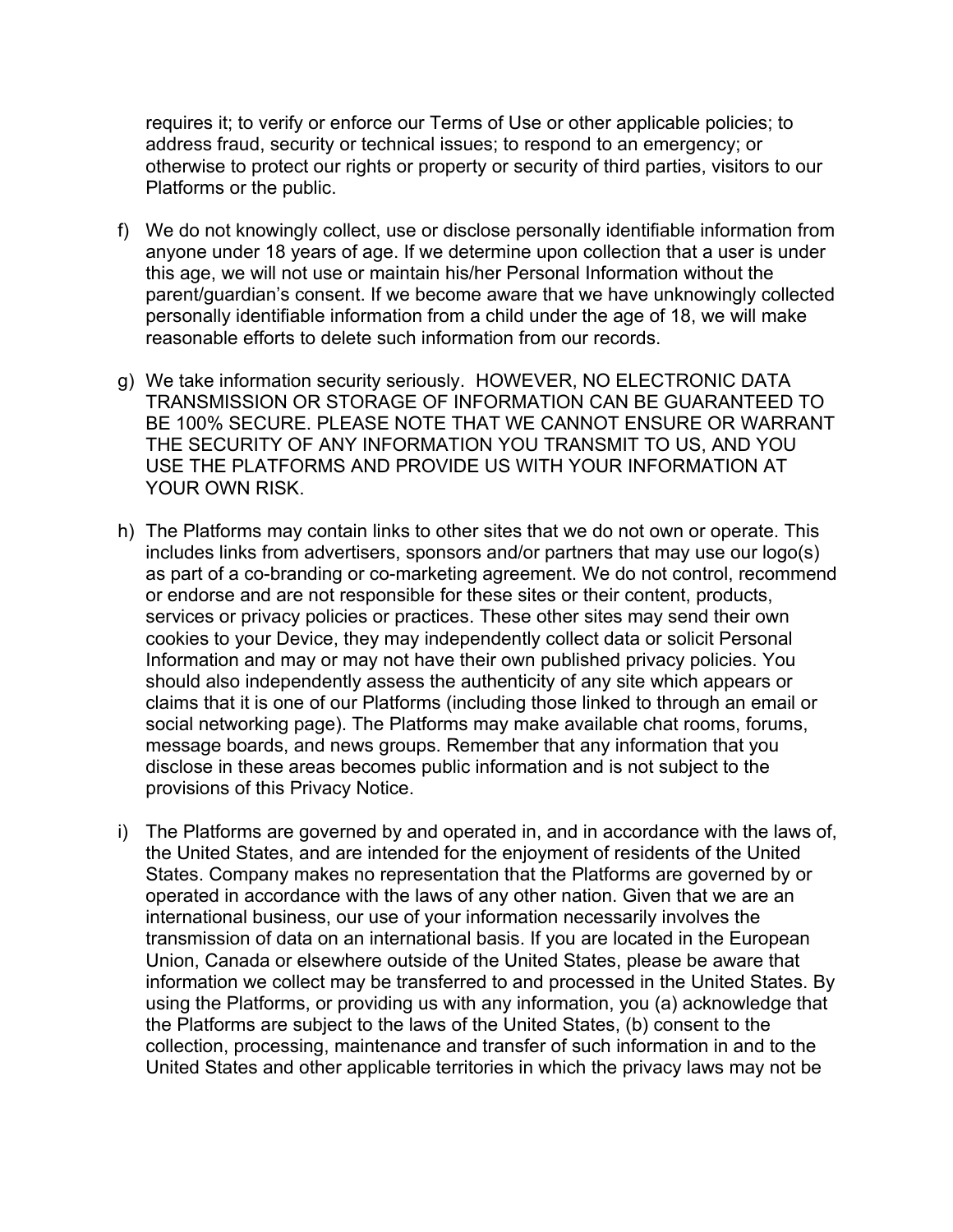as comprehensive as or equivalent to those in the country where you reside and/or are a citizen, and (c) waive any claims that may arise under those laws.

j) We may update this Privacy Notice to reflect changes to our information practices. If we make any material changes we will notify you by email (sent to the e-mail address specified in your account) or by means of a notice on our Platforms prior to the change becoming effective. We encourage you to periodically review this page for the latest information on our privacy practices.

4. **Prohibited Conduct.** You are required to comply with all applicable laws and regulations in connection with your access to and/or use of the Site or any of Site content and such further limitations or restrictions as may be set forth in any written or on-screen notice from Company. As a condition to your use of the Site, you represent and warrant to Company that you will not use the Site for any purpose that is unlawful or prohibited by this Agreement. Without limiting the generality of the foregoing, you expressly agree that you will not, either personally or through an agent:

- a) Use any incomplete, false or inaccurate biographical information or other information for purposes of registering as a user of the Site or for purposes of registering for any promotions, contests or surveys offered through the Site;
- b) Use any device or other means to harvest information about other Users;
- c) Transmit, install, upload or otherwise transfer any virus to the Site or transmit, install, upload or otherwise transfer any other item or process to the Site that in any way affects the use, enjoyment or service of the Site, host or network;
- d) Interfere or attempt to interfere in any manner with the use, enjoyment or service of the Site, including, without limitation, by "flooding", "spamming", "mail bombing" or "crashing" the Site;
- e) Post any material on the Site that is offensive to any other User. Company maintains the exclusive right to determine what is offensive;
- f) Modify any information, including headers, found on the Site;
- g) Transmit, install, upload or otherwise transfer to the Site any unauthorized advertisement or communication;
- h) Use or attempt to use any engine, software, tool, agent or other device or mechanism (including without limitation browsers, spiders, robots, avatars or intelligent agents) to navigate or search the Site other than the search engine and search agents available from Company on the Site and other generally available third-party web browsers (e.g., Microsoft Internet Explorer);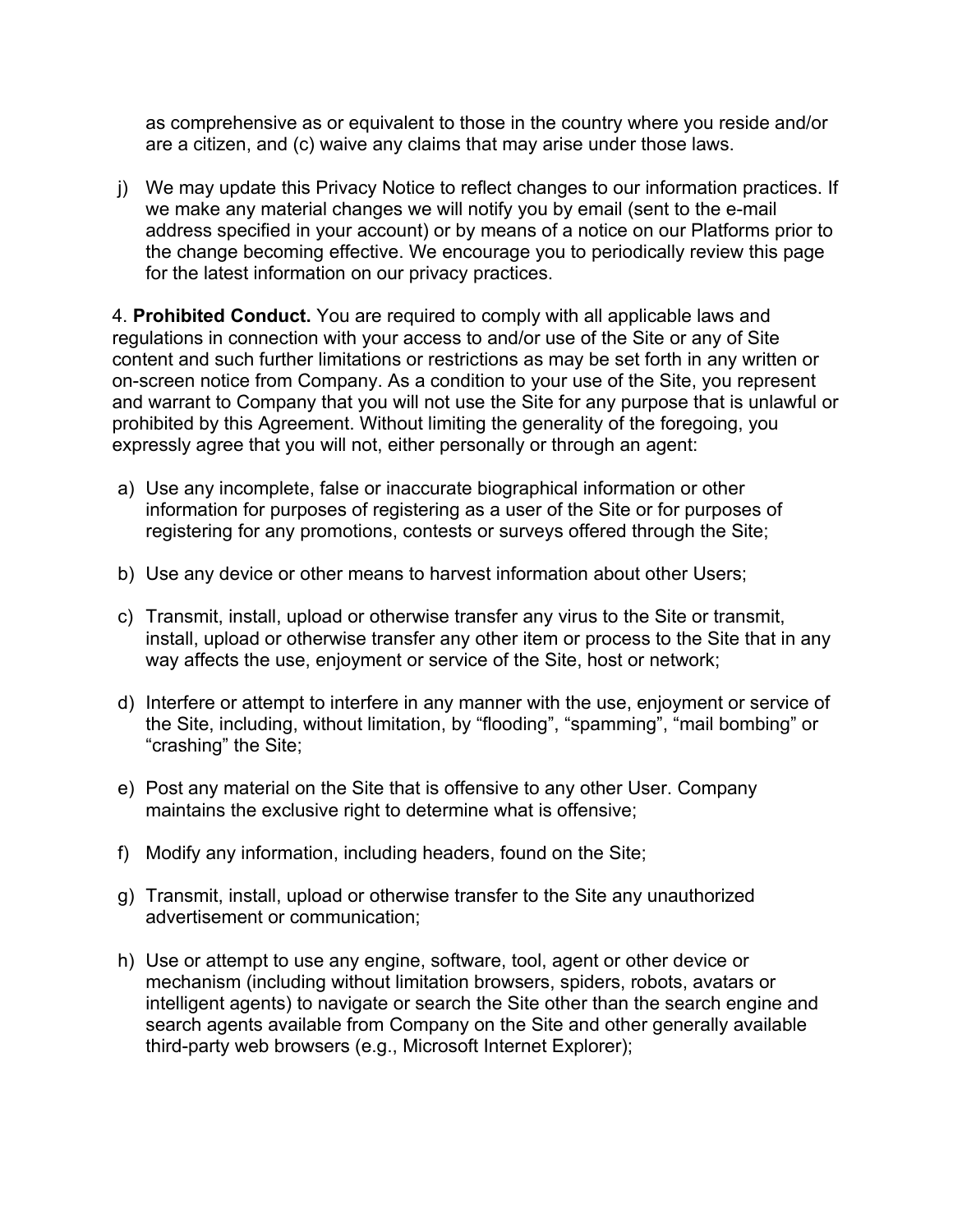- i) Attempt to decipher, decompile, disassemble or reverse engineer any of the software comprising or in any way making up a part of the Site;
- j) Engage in any action that Company determines is detrimental to the use and enjoyment of the Site;
- k) Use the Site for any unlawful or defamatory means;
- l) Post or store on the Site any content that violates or infringes the intellectual property rights of others (including but not limited to copyrights, trademarks, trade secrets, patents and/or publicity rights); and/or
- m) Transmit, install, upload, post or otherwise transfer any information in violation of the laws of the United States or post any information that could result in civil unrest.

5. **Disclaimer and Limitation of Liability.** Although Company has attempted to provide accurate information on the Site, it makes no representation, guarantee or warranty of any kind, express or implied, as to the reliability, accuracy, timeliness or completeness of that information (and assumes no responsibility for any errors or omissions therein), or as to the products or services Company may provide. YOU ACCESS AND USE THIS SITE AND THE CONTENT THEREOF AT YOUR OWN RISK. THE SITE IS PROVIDED ON AN "AS IS, AS AVAILABLE" BASIS WITHOUT WARRANTY OF ANY KIND AND ANY AND ALL WARRANTIES, EXPRESS OR IMPLIED, INCLUDING WARRANTIES OF MERCHANTABILITY OR FITNESS FOR A PARTICULAR PURPOSE OR NON-INFRINGEMENT, ARE SPECIFICALLY DISCLAIMED.

NEITHER COMPANY NOR ITS AFFILIATES, EMPLOYEES, AGENTS, ASSIGNS, OR THIRD PARTY CONTENT PROVIDERS, NOR ANY PARTY INVOLVED IN CREATING, PRODUCING OR DELIVERING THIS SITE, SHALL BE LIABLE FOR ANY DAMAGES OR LOSS RESULTING FROM ACCESS TO, USE OR UNAVAILABILITY OF, INFORMATION OR CONTENT ON THIS SITE, OR ANY ERRORS OR OMISSIONS IN SUCH INFORMATION OR CONTENT, INCLUDING BUT NOT LIMITED TO ANY LOST PROFITS, LOSS OR DAMAGE TO DATA, OR ANY DIRECT, INDIRECT, SPECIAL, CONSEQUENTIAL, COMPENSATORY, PUNITIVE OR INCIDENTAL DAMAGES, EVEN IF THEY HAVE BEEN ADVISED OF THE POSSIBILITY OF SUCH DAMAGES.

THIS DISCLAIMER IS ALSO APPLICABLE TO ANY DAMAGE OR INJURY RESULTING FROM NEGLIGENCE OR OMISSION OF COMPANY, COMPUTER VIRUS OR OTHER SIMILAR ITEM, TELECOMMUNICATIONS ERRORS, OR UNAUTHORIZED ACCESS TO OR USE OF USER INFORMATION THROUGH THEFT OR ANY OTHER MEANS. COMPANY IS NOT LIABLE FOR CRIMINAL, TORTIOUS, OR NEGLIGENT ACTIONS OR OMISSIONS OF THIRD PARTIES THAT AFFECT THIS SITE. IN NO EVENT WILL COMPANY OR ANY OF ITS AFFILIATES, AGENTS, EMPLOYEES, ASSIGNS OR THIRD-PARTY CONTENT PROVIDERS BE HELD LIABLE FOR ANY TORTIOUS OR ILLEGAL CONDUCT OF OTHER USERS.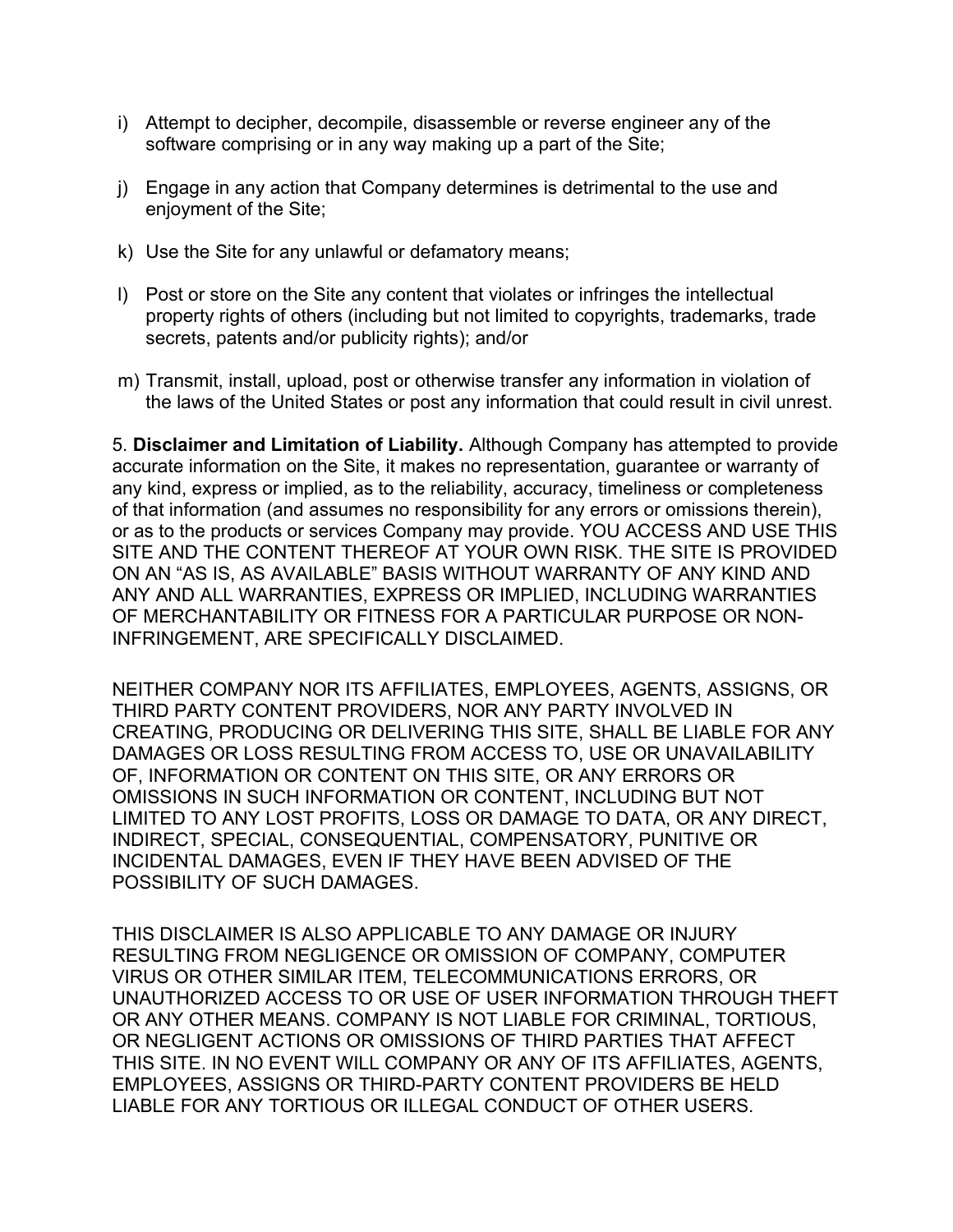IN NO EVENT WILL COMPANY OR ANY OF ITS AFFILIATES, AGENTS, EMPLOYEES OR ASSIGNS BE HELD LIABLE FOR ANY DAMAGE TO EQUIPMENT, HARDWARE OR OTHER PROPERTY OF USER OR PERSONAL INJURY THAT ARISES IN CONNECTION WITH USE OF THE SITE. Company is not responsible for any inaccuracies, typographical errors or any other mistakes on the Site or in any content you may obtain from the Site, and reserves the right to make corrections.

6. **Trade and Service Marks.** All rights in product names, Company names, trade names, logos, product packaging and designs of Company and/or third-party products or services, whether or not appearing in large print or with the trademark symbol on this Site (collectively, "Marks"), are trademarks or service marks of Company, its affiliates, related companies and/or its licensors, unless otherwise noted. The use or misuse of these Marks or any other materials, except as permitted by Company, is expressly prohibited and may be in violation of copyright law, trademark law, the law of slander and libel, the law of privacy and publicity, and communications regulations and statutes. User does not have any right or license of any kind to use any such Marks. Please be advised that Company actively and aggressively enforces its intellectual property rights to the fullest extent of the law.

7. **Third Party Websites, Links and Content.** This Site may contain links or references to other websites maintained by third parties over whom Company has no control. Such links are provided merely as a convenience. Similarly, this Site may be accessed from third party links over whom Company has no control. Company is not the publisher or endorser of any information on the Site that is provided by third party content providers or by Users. Any mention on the Site of products or services provided by third parties, and/or the inclusion of any third-party link, is for informational purposes only and constitutes neither an endorsement nor a recommendation by Company. Company makes no representation, guarantee or warranty of any kind, either express or implied, as to the accuracy, currency, completeness, merchantability or fitness for a particular purpose of any information provided by third parties on this Site or the existence or functionality of any website which can be accessed through a link located on this Site. Company is not liable for any claims related to such information or related to any content or information on third party websites and assumes no responsibility for any products or services provided by third parties or third-party websites. Any dealings between User and any third party mentioned on or found through the Site are solely between the User and the third party, and are subject to any terms, conditions, warranties or representations associated with those dealings.

8. **Interactive Areas of the Site.** Bulletin boards, chat rooms and other interactive areas of the Site, if any, are provided to give Users an interesting and stimulating form to express their opinions and share ideas and information. Given the nature of the Site and the volume of the messages and postings, Company cannot and does not monitor all of the material posted on the Site or transmitted through the Site by Users and third party information providers. To protect your safety, please use your best judgment when using these forums. We particularly discourage divulging personal phone number and addresses or other information that can be used to identify or locate you. If you make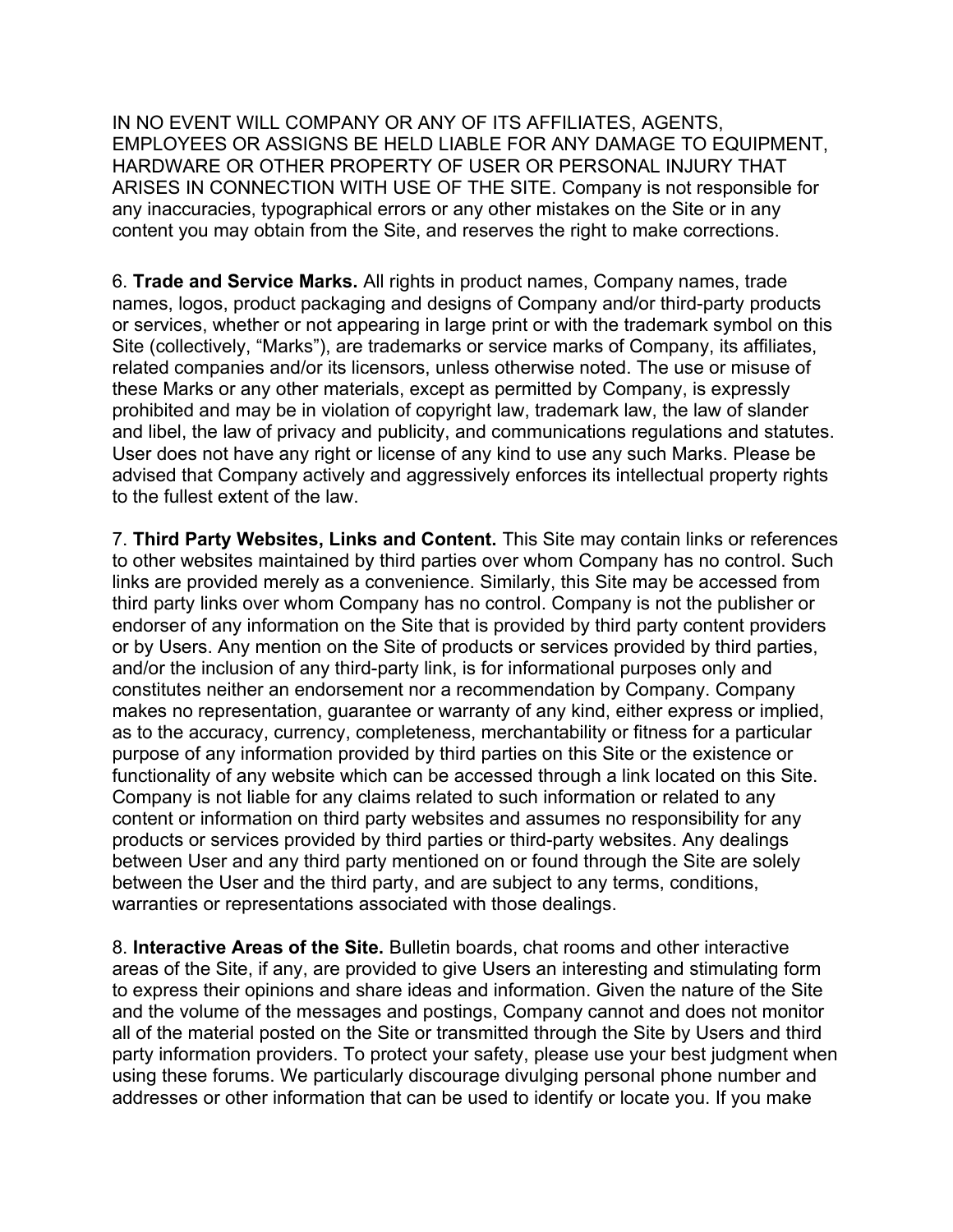such disclosures either through postings on bulletin boards, chat rooms, in classified advertising you place or in other interactive areas, or to third parties in any communication, you do so fully understanding the consequences of such disclosures and knowing that such information could be used to identify you.

9. **Posting Rules.** If you transmit, post, store or otherwise communicate (collectively, "post") information on this Site in a public area, such as a chat room or a message board, you are solely responsible for such post, the consequences of posting such information, and your reliance on any communications or information found in these areas. In consideration of being allowed to post information in public areas on the Site, you agree not to engage in any of the following actions:

- a. Posting information or material that is copyrightable, unless you are the copyright owner;
- b. Posting information or material that reveals secrets unless you own them;
- c. Using a public area for any purpose in violation of local, state, national or international laws;
- d. Posting information or material that infringes on the intellectual property rights of others or on the privacy or publicity rights of others;
- e. Posting information or material that is unlawful, obscene, defamatory, threatening, harassing, abusive, slanderous, hateful, or embarrassing to any other person or entity as determined by Company, in its sole discretion;
- f. Posting advertisements or solicitations of business;
- g. After receiving a warning, continuing to disrupt the normal flow of dialogue, or posting comments that are not related to the topic being discussed (unless it is clear the discussion is free-form);
- h. Posting surveys, contests, chain letters or pyramid schemes;
- i. Impersonating another person;
- j. Uploading or distributing files that contain viruses, corrupted files, or any other similar software or programs that may damage the operating of another's computer; or
- k. Allowing any other person or entity to use your identification for posting or viewing comments.

Company reserves the right to review postings on the Site, to remove any postings and to terminate your ability to post to the Site at any time without notice, in its sole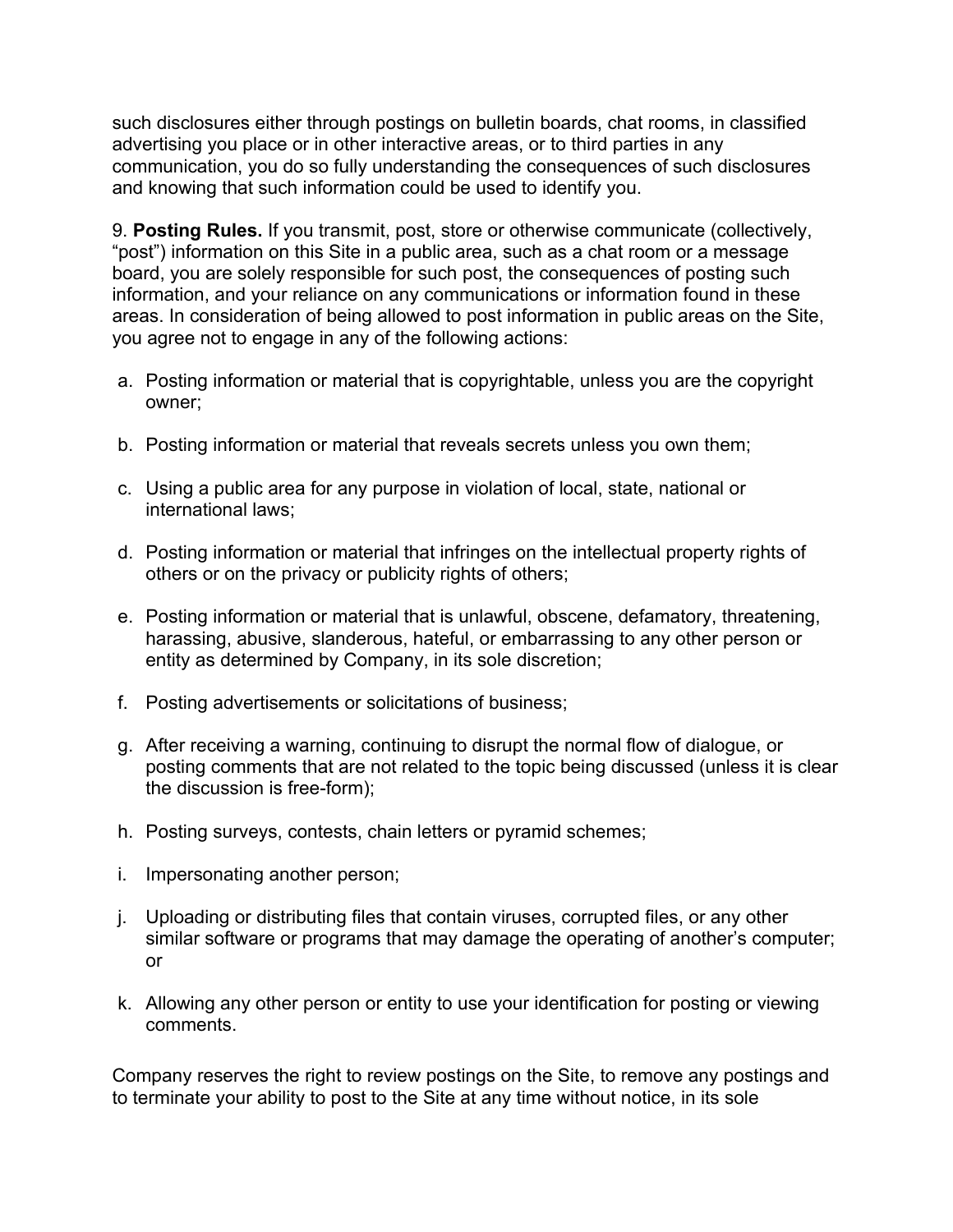discretion. Company also reserves the right to disclose any information necessary to satisfy any applicable law, regulation, legal process or governmental request, or to edit, refuse to post or to remove any information or materials, in whole or in part. Postings from anonymous commenters or profiles using pseudonyms may be removed and profiles may be banned.

10. **E-Commerce Transactions on the Site.** During your visit to the Site you may elect to engage in a transaction involving the purchase of a product or service such as a subscription, an advertisement or other tangible goods and services. To serve you most efficiently, credit card transactions and order fulfillment may be handled by a third-party processing agent, bank or distribution institution. While in most cases transactions are completed without difficulty, there is no such thing as "perfect security" on the Internet or otherwise. If you're concerned about online credit card safety, in most cases a telephone number will be made available so you can call us and place your order by phone. The Site cannot take responsibility for the success or security of transactions undertaken or processed by third parties. On occasion, a product or service may not be available at the time or the price as it appears in an advertisement. In such event, or in the event a product is listed at an incorrect price or with incorrect information due to typographical error, technology error, error in the date or length of publication, or error in pricing or product information received from our advertisers or suppliers, you agree the Site is not responsible for such errors or discrepancies. By entering, signing in or otherwise using our Site, you also accept our website Terms of Sale detailed elsewhere on the Site.

11. **Certain Restrictions Relating to Real Estate and Recruiting Advertising.** Any real estate advertised on this Site may be subject to the Federal Fair Housing Act, which makes it illegal to advertise any preference, limitations or discrimination based on race, color, religion, sex, handicap, familial status or national origin, or intention to make any such preference, limitation or discrimination. State law also may forbid discrimination based on these factors and others. We will not knowingly accept any advertising for real estate which is in violation of the law. All persons are hereby informed that all dwellings advertised are available on an equal opportunity basis. In addition, employers are prohibited from structuring their job advertisement in such a way as to indicate that a group(s) of people would be excluded from consideration for employment on one of the bases enumerated in Section 703 of Title VII of the Civil Rights Act of 1964 (i.e., race, sex, religion, age or national origin). We also follow any and all state laws concerning advertising with respect to hiring.

12. **User-Provided Information and Content.** By providing information to, communicating with, and/or placing any information or other content on the Site, including, without limitation, communication during registration, communication on any bulletin board, message or chat area, posting any resume or other content, placing any classified advertisement, entering any sweepstakes, etc., you represent and warrant: (1) you own or otherwise have all necessary rights to the content you provide and the rights to use it as provided in these Terms of Use; (2) all information and content you provide is true, accurate, current and complete, and does not violate these Terms of Use; and,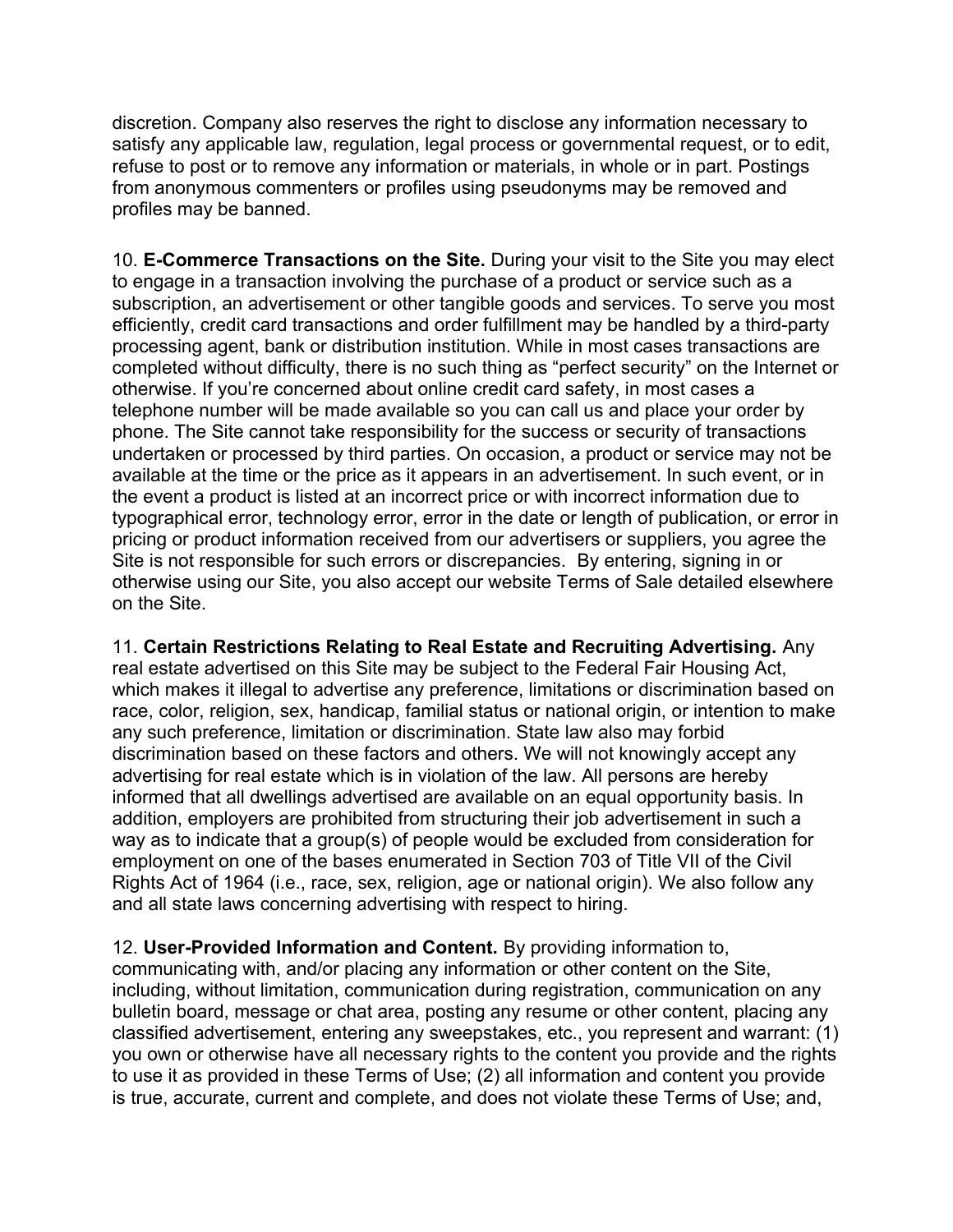(3) the information or content you provide will not cause injury to any person or entity. Using a name other than your own legal name is prohibited (except in those specific areas of the Site that specifically ask for unique, fictitious names (e.g., certain message board and chat rooms)).

For any content you provide to the Site, you grant Company, its affiliates, related entities (including the Site) and technology and content partners, a world-wide, royaltyfree, perpetual, irrevocable, non-exclusive right and license to use, copy, modify, display, archive, store, distribute, reproduce and create derivative works from such content, in any form, media, software or technology of any kind now existing or developed in the future. Without limiting the generality of the foregoing, you authorize Company to share such content across all its affiliated Web sites and technology and content partners, to include the content in a searchable format accessible by Users of the Site and affiliated websites, and to use your name and any other information in connection with its use of the material you provide. You also grant Company the right to use any material, information, ideas, concepts, know-how or techniques contained in any communication you send to Company and/or the Site for any purpose whatsoever, including but not limited to developing, manufacturing and marketing products using such information. All rights in this paragraph are granted without the need for additional compensation of any sort to you.

Please note neither Company nor the Site accepts unsolicited materials or ideas for use or publication, and is not responsible for the similarity of any of its content or programming in any media to materials or ideas transmitted to the Site. Should you send any unsolicited materials or ideas, you do so with the understanding no additional consideration of any sort will be provided to you, and you are waiving any claim against the Site, Company and/or its affiliates regarding the use of such materials and ideas, even if material or an idea is used that is substantially similar to the idea you sent.

13. **Notice of Copyright Infringement.** Company prohibits the posting of any information that violates or infringes the copyright rights of any person or entity. If you believe that your work has been copied and is accessible on this Site in a way that constitutes copyright infringement, please provide Company's Copyright Agent with the following information:

(a) Identification of the copyrighted work claimed to have been infringed;

(b) Identification of the allegedly infringing material on the Site that is requested to be removed;

(c) Your name, address and daytime telephone number, and an e-mail address if available, so that Company may contact you if necessary;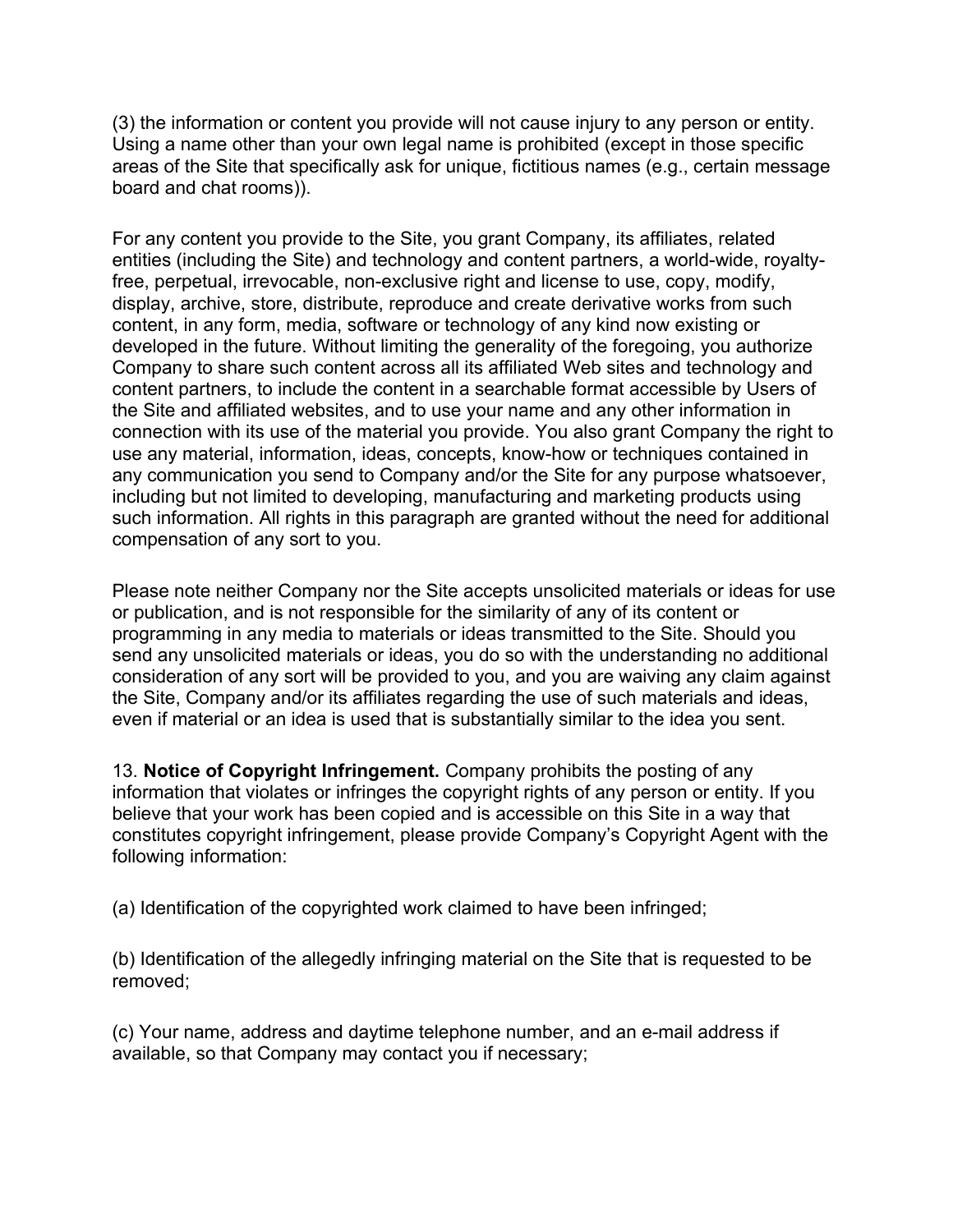(d) A statement that you have a good faith belief that the use of the copyrighted work is not authorized by the copyright owner, its agent or the law;

(e) A statement that the information in the notification is accurate, and under penalty of perjury, that the signatory is authorized to act on behalf of the owner of an exclusive copyright right that is allegedly infringed; and

(f) An electronic or physical signature of the copyright owner or someone authorized on the owner's behalf to assert infringement of copyright and to submit the statement.

Company's Copyright Agent for Notice of claims of copyright infringement on the Site can be reached as follows:

Attn: Company Copyright Agent 250 NW 23rd Street – Suite 202 Miami, FL 33127

Company will remove any posted submission which infringes the copyright of any person under the laws of the United States upon receipt of such a statement – or, more specifically, any statement in conformance with 17 U.S.C. § 512(c)(3). Please be advised that the law provides significant penalties for submitting such a statement falsely.

14. **Minors.** If you allow your minor child, or a child for whom you are the legal guardian (a "Minor"), to use the Site, you agree that you shall be solely responsible for (i) the online content of such Minor, (ii) monitoring such Minor's access to and use of the Site; and (iii) the consequences of any use of the Site by such Minor.

15. **Indemnification.** You agree to indemnify, defend and hold harmless Company, its officers, directors, shareholders, employees, agents, assigns, suppliers, affiliates and third party partners from and against any cause of action or claim, including all losses, expenses, damages, costs and reasonable attorneys' fees, resulting from any violation by you of these Terms of Use, your use of the Site and the content thereof, your posting of any information or content on the Site and/or the infringement by you of any intellectual property or other right of any person or entity.

16. **Void Where Prohibited.** This Site and its contents are intended to comply with the laws and regulations in the United States of America ("U.S."). Although the information on this Site is accessible to users outside of the U.S., the information on the Site pertaining to Company's products or services is intended for use only by residents of the U.S. Other countries may have laws, regulatory requirements and practices that differ from those in the U.S. Company reserves the right to limit provision of our products or services to any person, geographic region or jurisdiction and/or to limit the